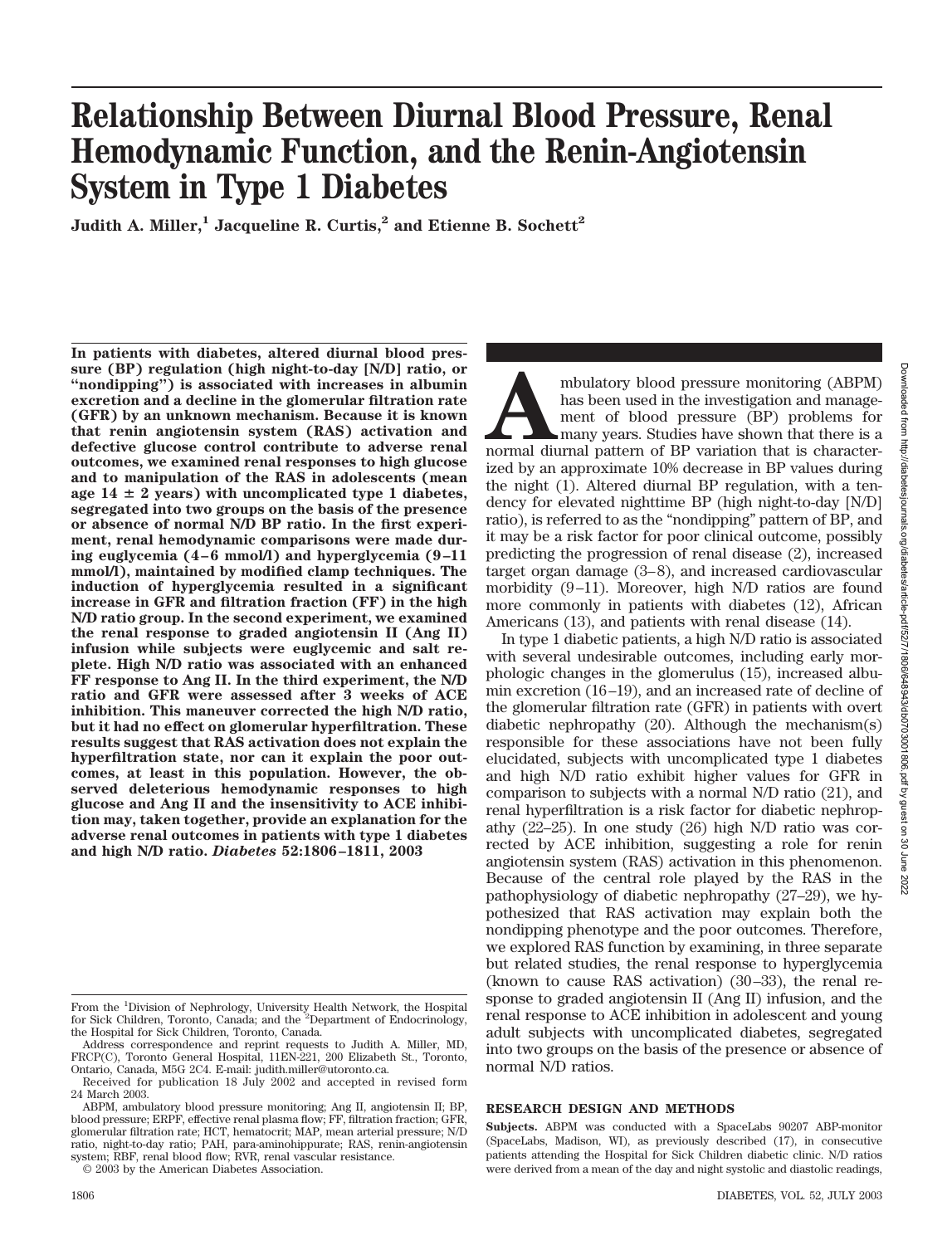and they were considered high if the ratios were  $>1$  SD above the mean for height- and sex-adjusted adolescent reference values. Each subject was studied on six separate occasions, and only those with consistent evidence of N/D ratio status were segregated into the two groups. High N/D ratio was defined as a systolic N/D ratio of  $>0.92$  and diastolic ND ratio of  $>0.86$ . A total of 20 adolescent and young adult male and female subjects with type 1 diabetes (10 with high N/D ratio and 10 with normal N/D ratio) were recruited to participate in the study. Their mean age was  $14 \pm 2$  years. Each subject underwent a detailed history and physical and laboratory examination. All were insulin dependent and were studied within 15 years of diagnosis. They were otherwise healthy nonsmokers who were normotensive and on no medications except for insulin. No women were users of oral contraceptive medications. All women were studied in the follicular phase of the menstrual cycle. No subject had evidence of retinopathy, microalbuminuria (as measured in a 24-h sample by radioimmunoassay), a decrease in creatinine clearance, or an orthostatic decline in BP, as determined by a qualified pediatrician. The study was performed with the approval of the Hospital for Sick Children and the University of Toronto human subjects review committees. Written informed consent was obtained from each subject and their parents.

All subjects were counseled to adhere to a diet that maintained normal caloric intake, sodium intake of 150–200 mmol/day, and protein intake up to 1.5–2  $g \cdot kg^{-1} \cdot day^{-1}$  for 7 days before each study day. Compliance was assessed by a 24-h urine collection obtained 1 day before each study for measurement of sodium and urea excretion. Subjects were included if the excretion of sodium and urea were 2–3 and 3–6 mmol/kg, respectively, in 24 h. Protein intake was calculated from the urea excretion using standard equations. No subjects were excluded on this basis. All subjects refrained from caffeine for 48 h before each study. Subjects were admitted to the Clinical Investigation Unit of the Toronto Hospital for Sick Children the evening before each study day. All studies were conducted at 0830 h after an overnight fast, with the subjects lying supine in a warm quiet room.

#### **Study protocol**

*Study 1.* Each subject was studied twice, once after 12 h of euglycemia and once after 12 h of hyperglycemia without glucosuria. On the evening before each study, an 18-gauge peripheral venous cannula was inserted into an antecubital vein for infusion of insulin, and a second 19-gauge sampling line was inserted in the contralateral arm for blood sampling. Insulin was infused at an average rate of  $0.9 \pm 0.01$  units/h during the night and continued throughout the study. During the prestudy period, blood glucose levels were measured every hour, and euglycemia (blood glucose 4.0–6.0 mmol/l) and hyperglycemia (9–11 mmol/l, a plasma level chosen to avoid glucosuria and activation of the RAS due to volume contraction secondary to osmotic diuresis) were maintained by varying the insulin infusion rate (30,31,34). Subjects then presented to the Physiology Laboratory at 0800 h the next morning with the appropriate blood glucose level. A third venous catheter was inserted for infusion of inulin and para-aminohippurate (PAH). Plasma glucose levels were measured every 30 min by the glucose oxidase method (Glucose Analyzer II; Beckman Instruments, Fullerton, CA), and minor adjustments were made in the insulin infusion rate to maintain glucose in the desired range. Mean arterial pressure (MAP) and heart rate were measured every 5 min throughout the study by an automated sphygmomanometer (Dinamapp), and the mean result for each period was recorded once during each half hour of the protocol.

After collecting blood for inulin and PAH blank, a priming infusion containing 25% inulin (60 mg/kg) and 20% PAH (8 mg/kg) was administered. Thereafter, inulin and PAH were infused continuously at a rate calculated to maintain their respective plasma concentrations constant at 20 and 1.5 mg/dl. Subjects remained supine at all times. After a 90-min equilibration period and during each half hour for 90 min, blood was collected for inulin, PAH, and hematocrit (HCT), and GFR and effective renal plasma flow (ERPF) were estimated by steady-state infusion of inulin and PAH according to the calculation method described by Schnurr et al. (35). GFR and ERPF represent the mean of the final two clearance periods.

**Study 2.** On a separate occasion, the renal hemodynamic response to graded Ang II was assessed during euglycemia. The same subjects underwent identical prestudy preparation for 7 days before the experiment. They were admitted to the Clinical Investigation Unit, and a similar protocol was followed to ensure blood glucose levels were maintained at 4–6 mmol/l. For this portion of the study, insulin was infused at an average rate of  $0.9 \pm 0.02$ units/h. Renal hemodynamic function was assessed using the previously described inulin and PAH clearance techniques.

A solution of Ang II (51.2 µg/vial; Clinalfa, Läufelfingen, Switzerland) was prepared by dissolving the diluent in normal saline to produce a concentration of 100 g/ml. Then, 22 ml of normal saline was added to 0.22 ml of Ang II solution to produce a concentration of 400 ng/ml. Ang II was infused at two doses, 1 and 3 ng  $\cdot$  kg<sup>-1</sup>  $\cdot$  min<sup>-1</sup>, for 30 min each. Subjects remained supine at

#### TABLE 1

Clinical characteristics of groups segregated by N/D ratio

| Parameter                                         | Normal<br>N/D ratio | High<br>N/D ratio |
|---------------------------------------------------|---------------------|-------------------|
| Age (years)                                       | $15 \pm 2$          | $15 \pm 2$        |
| Diabetes duration (years)                         | $10 \pm 2$          | $11 \pm 3$        |
| $HbA_{1c}$ (%)                                    | $9 \pm 1$           | $8 + 1*$          |
| BMI $(kg/m^2)$                                    | $25 \pm 3$          | $23 \pm 2$        |
| Daytime MAP (mmHg)                                | $85 \pm 4$          | $80 \pm 7*$       |
| Urine $Na^+$ (mmol/day)                           | $167 \pm 14$        | $148 \pm 9$       |
| Protein intake $(g \cdot kg^{-1} \cdot day^{-1})$ | $1.2 \pm 0.06$      | $1.2 \pm 0.04$    |
| Creatinine clearance (ml/s)                       | $2 \pm 0.4$         | $2 \pm 0.5$       |

Data are means  $\pm$  SE. Urine Na<sup>+</sup>, 24-h urine sodium excretion.  $*P$  < 0.05 vs. normal N/D ratio group.

all times. Blood was collected once during each Ang II infusion period for HCT, inulin, and PAH. MAP was measured at the midpoint of each infusion. A further collection of blood was obtained at the end of the Ang II infusion, after a 30-min recovery period.

**Study 3.** On a separate occasion, after initiation of oral enalapril (0.1 mg/kg daily  $\times$  1 week and then 0.1 mg/kg b.i.d.  $\times$  2 weeks), ABPM was again conducted on two occasions. The subjects were admitted to the Clinical Investigation Unit, were rendered euglycemic as outlined above, and again underwent renal hemodynamic testing using inulin and PAH clearance. **Sample collection and analytical methods.** Blood samples collected for

inulin and PAH determinations were immediately centrifuged at 3,000 rpm for 10 min at 4 $\degree$ C. Plasma was separated, placed on ice, and then stored at  $-70\degree$ C before the assay. Inulin and PAH were measured in serum by colorimetric assays using anthrone and *N*-(1-naphthyl)ethylenediamine, respectively. The mean of the final two clearance periods represent GFR and ERPF, expressed per 1.73 m<sup>2</sup>. Filtration fraction (FF) represented the ratio of GFR to ERPF. Renal blood flow (RBF) was calculated by dividing the ERPF by  $1 - HCT$ . Renal vascular resistance (RVR) was derived by dividing MAP by the RBF. **Statistical analysis.** Subjects were segregated into subgroups on the basis of the presence or absence of normal N/D ratio. Data are presented as means  $\pm$ SE. Within-subject and between-group comparison of all parameters at baseline were made using nonparametric methods (Wilcoxon's rank-sum test). Within-subject and between-group differences in the response to high glucose, graded Ang II infusion, and ACE inhibition were determined by repeated-measures ANOVA and Bonferroni correction. All statistical analyses were performed using the SAS statistical package (SAS Institute, Cary, NC).

#### **RESULTS**

**Baseline parameters.** Baseline clinical parameters are shown in Table 1. Mean values for age, duration of diabetes, urine sodium excretion, protein intake, and BMI were similar in the two groups. Mean values for  $HbA_{1c}$  and MAP were significantly lower in the high N/D ratio group compared with the normal N/D ratio group.

**Response to high glucose.** Renal and systemic hemodynamic results at baseline and in response to high glucose are shown in Table 2 and Fig. 1. The high N/D ratio group exhibited glomerular hyperfiltration that was further augmented by glucose. In contrast, GFR values did not change in the normal N/D ratio group during the hyperglycemic clamp. The normal N/D ratio group exhibited a small but significant increase in RVR, whereas RVR did not change in the high N/D ratio group during the hyperglycemic clamp.

**Response to Ang II.** Graded infusion of Ang II led to predictable declines in RBF and increases in FF and RVR in both groups of diabetic subjects (Table 3). However, Ang II led to a decline in GFR in the normal N/D ratio group, whereas GFR was maintained in the high N/D ratio group, resulting in a greater increase in FF.

**Response to ACE inhibition.** Administration of enalapril for 3 weeks resulted in a restoration of normal N/D ratio.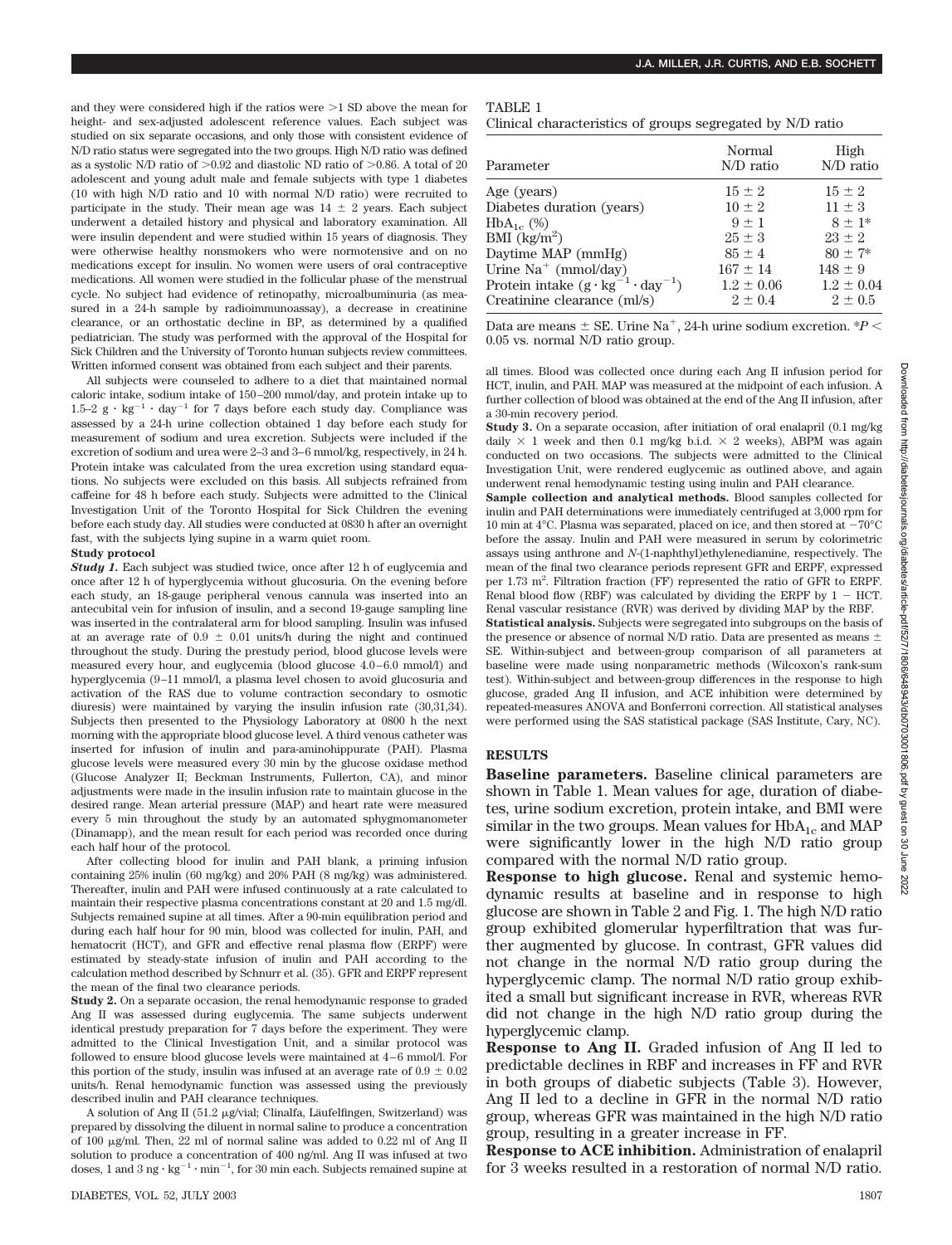| TABLE 2                                                           |  |  |
|-------------------------------------------------------------------|--|--|
| Renal response to hyperglycemia in groups segregated by N/D ratio |  |  |

|                                                                   |                 | Normal N/D ratio | High N/D ratio  |                 |  |
|-------------------------------------------------------------------|-----------------|------------------|-----------------|-----------------|--|
| Parameter                                                         | Euglycemia      | Hyperglycemia    | Euglycemia      | Hyperglycemia   |  |
| GFR (ml·min <sup>-1</sup> ·1.73 m <sup>-2</sup> )                 | $128 \pm 46$    | $127 \pm 17$     | $142 \pm 31$    | $157 \pm 28$ *† |  |
| ERPF (ml $\cdot$ min <sup>-1</sup> $\cdot$ 1.73 m <sup>-2</sup> ) | $698 \pm 124$   | $502 \pm 107$    | $756 \pm 242$   | $704 \pm 158$   |  |
| RBF (ml $\cdot$ min <sup>-1</sup> $\cdot$ 1.73 m <sup>-2</sup> )  | $1,113 \pm 183$ | $1,006 \pm 121$  | $1,250 \pm 454$ | $1,166 \pm 289$ |  |
| FF                                                                | $0.18 \pm 0.05$ | $0.21 \pm 0.03$  | $0.20 \pm 0.05$ | $0.23 \pm 0.05$ |  |
| RVR $(mmHg \cdot l^{-1} \cdot min^{-1})$                          | $77 \pm 13$     | $84 \pm 18$      | $64 \pm 16$ ‡   | $67 \pm 9^+$    |  |
| $MAP$ (mmHg)                                                      | $83 \pm 5$      | $83 \pm 9$       | $74 \pm 9$ ±    | $75 \pm 9$      |  |

Data are means  $\pm$  SE. \**P* < 0.05 vs. baseline; †*P* < 0.05 vs. response of normal N/D ratio group; ‡*P* < 0.05 vs. baseline value of normal N/D ratio group.

Before initiation of enalipril treatment, both the systolic and diastolic N/D BP ratios were greater in the high N/D ratio group, as expected based on group selection criteria (systolic N/D ratio  $0.96 \pm 0.05$  vs.  $0.87 \pm 0.03$  and diastolic  $N/D$  ratio  $0.92 \pm 0.1$  vs.  $0.78 \pm 0.07$ , both  $P < 0.05$ ). After 20 days of enalapril, the N/D BP ratio decreased in only the high N/D ratio group, removing differences between the two groups (systolic N/D ratio  $0.92 \pm 0.05$  vs.  $0.90 \pm 0.04$ and diastolic  $0.85 \pm 0.09$  vs.  $0.82 \pm 0.07$ ,  $P < 0.05$ ). In the normal N/D ratio group, the GFR decreased from  $128 \pm 46$ to  $109 \pm 23$ , ml · min<sup>-1</sup> · 1.73 m<sup>-2</sup> (*P* < 0.05) in response to enalapril, whereas in the high N/D ratio group, the GFR remained unchanged (142  $\pm$  31 to 145  $\pm$  39 ml · min<sup>-1</sup> · 1.73 m<sup>-2</sup>, NS). The FF decreased from  $0.18 \pm 0.05$  to  $0.16 \pm 0.02$  ( $P < 0.05$ ) in the normal N/D ratio group, but it was unchanged in the high N/D ratio group  $(0.20 \pm 0.05)$ to  $0.20 \pm 0.05$ , NS).

#### **DISCUSSION**

In diabetic patients, high N/D ratio has been associated with adverse outcomes, such as increased urinary albumin excretion (16–19), autonomic neuropathy (36), an increased rate of decline of renal function in those with diabetic nephropathy (20), intensive insulin treatment (suggesting nighttime hypoglycemia and sympathetic activation) (37), and renal morphologic abnormalities suggestive of early nephropathy (15). In normotensive normoalbuminuric type 1 diabetic patients without any degree of autonomic dysfunction according to traditional cardiovascular tests, a high N/D ratio is associated with glomerular hyperfiltration (21). It is unclear whether a high N/D ratio



**FIG. 1. GFR response during euglycemia (** $\blacksquare$ **) and hyperglycemia (** $\boxtimes$ **) in subjects with type 1 diabetes segregated on the basis of N/D BP ratio. \****P* **< 0.05 compared with GFR during euglycemia; †***P* **< 0.05 compared with response of normal N/D ratio group.**

is a cause of vascular dysfunction (due to, for example, an increased duration of higher BP) or is a surrogate marker of a phenotype at risk for these disease end points. Because of the central role played by RAS in the initiation and progression of diabetic nephropathy, and because of a previous study linking RAS to abnormal nocturnal BP patterns (26), we examined RAS activity groups with high and normal N/D ratios. Our major findings were that *1*) the high N/D ratio group exhibited baseline glomerular hyperfiltration (despite lower MAP and better long-term glucose control) and a deleterious renal hemodynamic response to high glucose, characterized by a further increase in GFR and FF; *2*) the high N/D ratio group exhibited an augmented renal hemodynamic response to Ang II, characterized by an increase in FF compared with the normal N/D ratio group, suggesting enhanced intraglomerular pressure; and *3*) enalapril treatment ameliorated the high N/D ratio but had no impact on glomerular hyperfiltration, suggesting a renal insensitivity to ACE inhibition.

Similar to our first major finding, it has been reported that diabetic patients with a high N/D ratio exhibit hyperfiltration (21). Another recent study (15) has reported that a high N/D ratio is related to hyperfiltration, basement membrane thickening, and mesangial matrix expansion in the glomeruli of adolescents with uncomplicated type 1 diabetes. It is possible that the increased burden of nocturnal hypertension is instrumental in these changes, but in our study of adolescents and young adults, the high N/D ratio group exhibited lower MAP over 24 h than the group with normal N/D ratios, and values for nocturnal BP were similar. The decrease in RVR in this group suggests the possibility that, rather than higher pressures impacting negatively on renal function, more pressure may be transmitted to the glomerulus, resulting in increased intraglomerular pressure. In response to hyperglycemia, the high N/D ratio group exhibited a further increase in GFR and FF. We (30,31) and others (32,33) have previously shown that hyperglycemia without glucosuria results in activation of the intrarenal RAS. The mechanism(s) responsible for our observations could have been related to different effects of high glucose on RAS function in the two groups. For example, activation of the intrarenal RAS, leading to efferent arteriolar constriction and increased glomerular capillary pressure, might have been more vigorous in the high N/D ratio group because of selective upregulation of Ang II receptor expression, thus accounting for the rise in FF and maintenance of GFR. However, it is important to note that hyperglycemia did not increase RVR in the high N/D group, suggesting other mechanisms.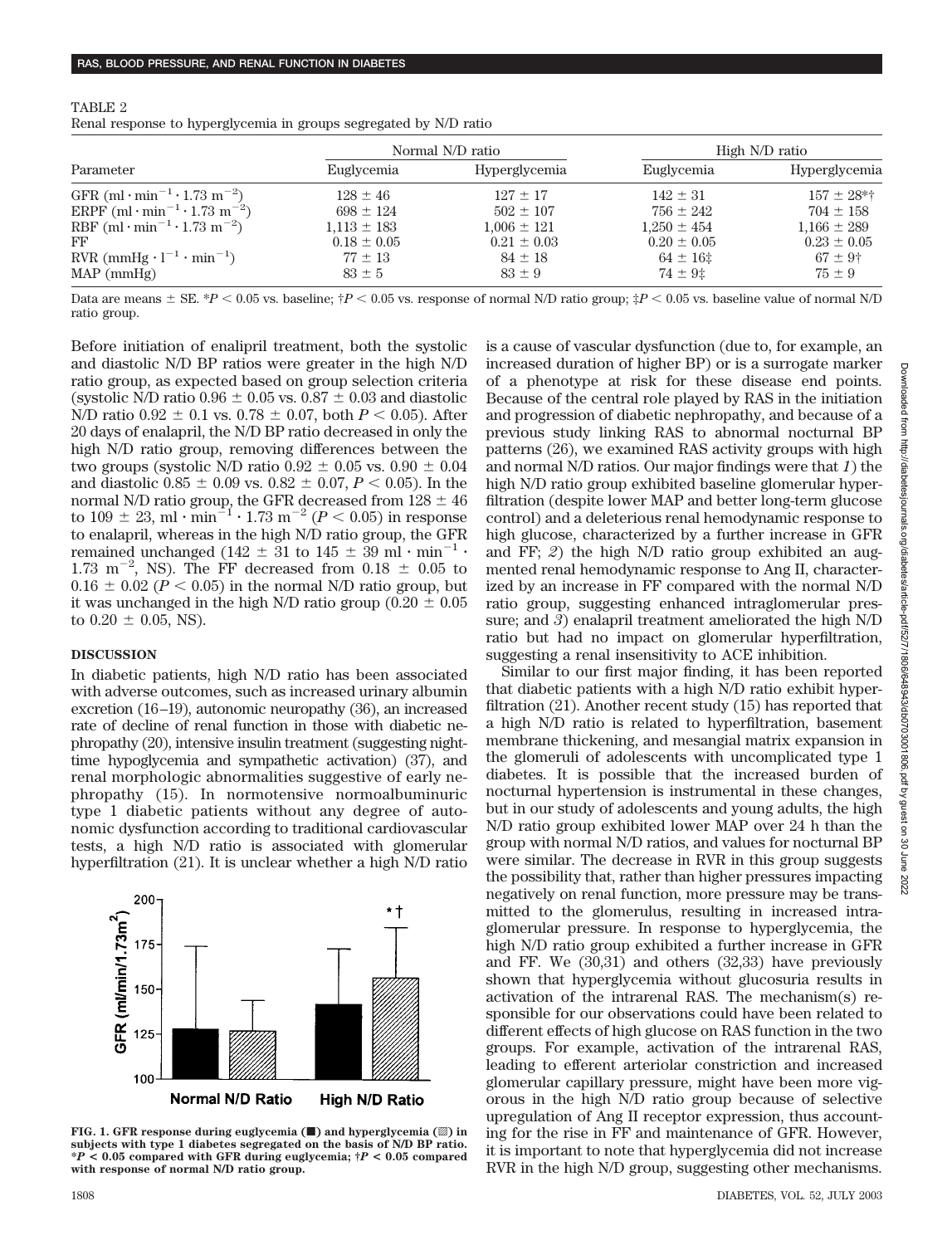| 9<br>TABLE .<br>ה |
|-------------------|
|-------------------|

Renal response to AngII in groups segregated by N/D ratio

|                                                            |                 | Normal N/D ratio |                                                                                                 |                 | High N/D ratio  |                                                  |                                                       |                 |
|------------------------------------------------------------|-----------------|------------------|-------------------------------------------------------------------------------------------------|-----------------|-----------------|--------------------------------------------------|-------------------------------------------------------|-----------------|
| Parameter                                                  | <b>Baseline</b> | $\min^{-1}$      | $1 \text{ ng} \cdot \text{kg}^{-1} \cdot 3 \text{ ng} \cdot \text{kg}^{-1} \cdot$<br>$min^{-1}$ | Recovery        | Baseline        | $1$ ng $\cdot$ kg $^{-1}$ $\cdot$<br>$\min^{-1}$ | $3$ ng $\cdot$ kg <sup>-1</sup> $\cdot$<br>$min^{-1}$ | Recovery        |
| GFR $(ml \cdot min^{-1} \cdot$<br>$1.73 \text{ m}^{-2}$    | $128 \pm 46$    | $118 \pm 41$     | $113 \pm 29^*$                                                                                  | $117 \pm 35$    | $142 \pm 31$    | $142 \pm 25$                                     | $141 \pm 24^+$                                        | $137 \pm 22$    |
| ERPF $(ml \cdot min^{-1} \cdot$<br>$1.73 \text{ m}^{-2}$ ) | $698 \pm 124$   | $561 \pm 90$     | $480 \pm 101*$                                                                                  | $502 \pm 107$   | $756 \pm 242$   | $617 \pm 175$                                    | $532 \pm 158*$                                        | $616 \pm 190$   |
| RBF $(ml \cdot min^{-1} \cdot$<br>$1.73 \text{ m}^{-2}$    | $1.250 \pm 454$ | $1021 \pm 334$   | $881 \pm 291*$                                                                                  | $1.012 \pm 337$ | $1.166 \pm 289$ | $990 \pm 289$                                    | $829 \pm 203*$                                        | $909 \pm 243$   |
| FF                                                         | $0.18 \pm 0.05$ | $0.21 \pm 0.06$  | $0.24 \pm 0.04*$                                                                                | $0.24 \pm 0.06$ | $0.20 \pm 0.05$ | $0.24 \pm 0.04$                                  | $0.28 \pm 0.06*$                                      | $0.23 \pm 0.05$ |
| RVR (mmHg $\cdot$ 1 <sup>-1</sup> $\cdot$<br>$\min^{-1}$   | $77 \pm 13$     | $101 \pm 19*$    | $134 \pm 31*$                                                                                   | $110 \pm 29$    | $64 \pm 16$ :   | $89 \pm 27$                                      | $119 \pm 34*$                                         | $86 \pm 24$     |
| $MAP$ (mmHg)                                               | $83 \pm 5$      | $90 \pm 8$       | $101 \pm 10^*$                                                                                  | $85 \pm 5$      | $74 \pm 9$ :    | $83 \pm 9$                                       | $97 \pm 16*$                                          | $81 \pm 11$     |

Data are means  $\pm$  SE. \**P* < 0.05 vs. baseline; †*P* < 0.05 vs. response of normal N/D ratio group; ‡*P* < 0.05 vs. baseline value of normal N/D ratio group.

Our second major finding was that the high N/D ratio group demonstrated an augmented FF response to Ang II. This finding further suggests that mechanisms other than RAS activation may be contributing to the baseline findings of hyperfiltration and increased FF, because one might have expected a blunting of the renal hemodynamic response due to Ang II receptor downregulation. Whatever the mechanism, it is possible that this increased sensitivity to Ang II may contribute to the association of high N/D ratios with adverse outcomes. Ang II increases glomerular capillary pressure (which is an important determinant of glomerular injury) and, as reviewed by Wolf and Ziyadeh (38), is also currently regarded as a trophic hormone that stimulates cell growth and proto-oncogene expression in kidney cells and results in the formation and release of a number of cytokine mediators of the sclerosing process. Although the augmented hemodynamic response to Ang II in the high N/D ratio group does not necessarily imply differences in the growth-promoting properties of Ang II in this group, it is tempting to speculate that such an effect may account, at least in part, for the association between high N/D ratios and adverse clinical outcomes.

Our third major finding was the observation that, as previously documented, ACE inhibition resulted in a correction of the abnormal N/D ratio (26), but it did not ameliorate glomerular hyperfiltration. Recent data from Hollenberg et al. (29) demonstrated that 80% of subjects with type 1 diabetes in their study exhibited evidence of intrarenal RAS activation, as suggested by a vigorous renal vasodilator response to ACE inhibition and Ang II receptor blockade. Interestingly, we noted no such renal vasodilator response, and the GFR, ERPF, and FF results were unchanged by treatment with enalapril. This result, in concert with the augmented response to Ang II infusion, casts further doubt on the hypothesis that RAS activation was the underlying etiology for the renal hemodynamic abnormalities in the high N/D ratio group.

It remains possible that differences in the activity of vasodilatory systems such as the nitric oxide pathway or the cyclo-oxygenase system, rather than RAS activation, may have contributed to the hemodynamic responses in the two groups. In this regard, a recent study of streptozotocin-induced diabetic rats with moderate hyperglycemia reported increased cyclooxygenase-2 expression in the renal cortex, and inhibition of this system normalized hyperfiltration (39). Furthermore, it is possible that, as suggested by Vallon et al. (40), hyperfiltration in the high N/D group was caused by a primary increase in proximal tubular reabsorption stimulated by sodium-glucose cotransport, resulting in the suppression of tubulo-glomerular feedback activity. In this regard, in a study by Vallon et al. (41), the activity of two proximal tubular sodiumglucose cotransporters, sodium-glucose cotransporter-1 and -2, were inhibited by the administration of phlorizin directly into the proximal tubules of streptozotocin-induced diabetic rats, resulting in an increase in the sodium content of the distal tubular fluid and a reduction in singlenephron GFR. It is possible that selective upregulation of either glomerular vasodilatory systems or tubular reabsorptive systems in the high N/D ratio group may have explained our findings. However, this must remain speculative, and further studies will be necessary because our present studies were not designed to test these hypotheses.

Potential confounding variables that could have impacted on renal hemodynamic function include differences in sodium and protein intake between groups (42,43). To ensure against this, each subject was counseled to adhere to a controlled sodium and protein diet, and compliance was verified by 24-h urine collections. Another parameter that can impact on renal function is long-term glucose control.  $HbA_{1c}$  was measured in both groups before study, and surprisingly, the results suggested that glucose control was better in the high N/D ratio group. The possibility also exists that nocturnal hypoglycemia and sympathetic activation could cause high N/D ratios (37). Of note, there were no differences in mean plasma norepinephrine levels in the two groups of diabetic subjects, although we recognize that this is an insensitive measure of sympathetic nervous system function. Furthermore, sympathetic activation could not explain the baseline renal hemodynamic findings and the augmented responses to Ang II infusion and to high glucose. We have previously shown differences in RAS activity throughout the menstrual cycle in premenopausal female subjects (44), and sex differences exist in the renal response to Ang II, mediated in part by high estrogen (45). To control for this, all female subjects were studied in the follicular phase of the menstrual cycle.

In summary, we have examined the contribution of the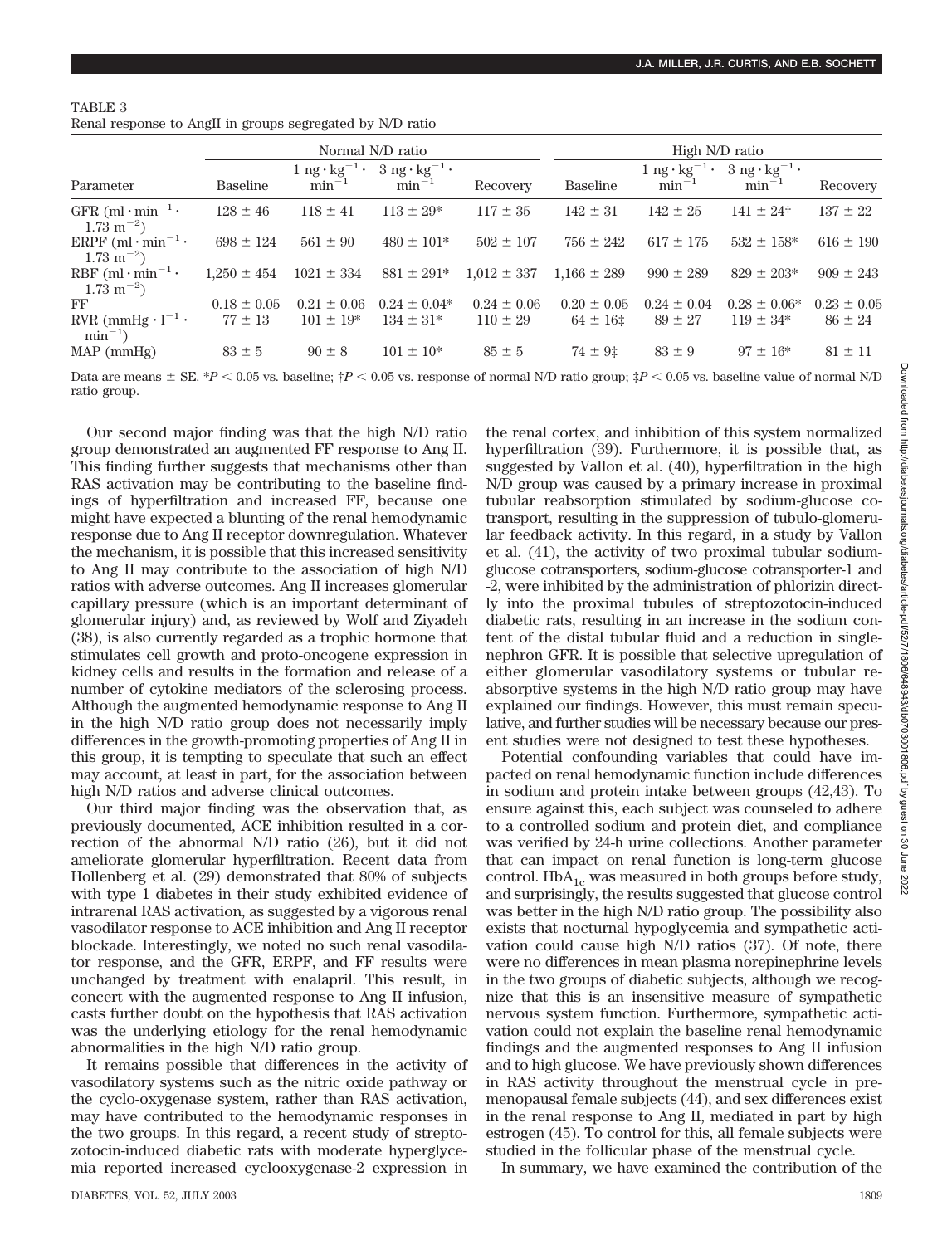RAS to the renal hemodynamic abnormalities in subjects with uncomplicated diabetes who exhibit high N/D ratios. Although our results did not suggest a role for RAS activation, we did demonstrate deleterious renal responses to both high glucose and Ang II and renal insensitivity to ACE inhibition, which, taken together, may help explain the association between high N/D ratio and adverse renal outcomes in patients with type 1 diabetes.

## **ACKNOWLEDGMENTS**

This work was supported by an operating grant from the Canadian Institutes of Health Research (to J.A.M.). J.C. was supported by a Pediatric Endocrine Fellowship from Eli Lilly Canada.

The authors thank Ria Dekker, study coordinator, and the nurses in the Clinical Investigation Unit of the Hospital for Sick Children for their invaluable assistance with the protocol; Dr. J.W. Scholey for his review of the manuscript; and Clinalfa for providing Ang II for these experiments.

#### **REFERENCES**

- 1. Pickering TG, Kario K: Nocturnal non-dipping: what does it augur? *Curr Opin Nephrol Hypertens* 10:611–616, 2001
- 2. Timio M, Venanzi S, Lolli S, Lippi G, Verdura C, Monarca C, Guerrini E: "Non-dipper" hypertensive patients and progressive renal insufficiency: a 3-year longitudinal study *Clin Nephrol* 43:382–387, 1995
- 3. Berrut G, Bouhanik B, Fabbri P, Guilloteau G, Lalanne P, Marre M, Fressinaud P: Loss of the nocturnal decline in blood pressure in subjects with essential hypertension and microalbuminuria. *Blood Press Monit* 1:469–473, 1996
- 4. Bianchi S, Bigazzi R, Baldari G, Sgherri G, Campese VM: Diurnal variations of blood pressure and microalbuminuria in essential hypertension. *Am J Hypertens* 7:23–29, 1994
- 5. Suzuki Y, Kuwajima I, Kanemaru A, Shimosawa T, Hoshino S, Sakai M, Matushita S, Ueda K: The cardiac functional reserve in elderly hypertensive patients with abnormal diurnal change in blood pressure. *J Hypertens* 10:173–179, 1992
- 6. Verdecchia P, Schillaci G, Borgioni C Ciucci A, Sacchi N, Battistelli M, Guerrieri M, Comparato E, Porcellati C: Gender, day-night blood pressure changes, and left ventricular mass in essential hypertension: dippers and peakers. *Am J Hypertens* 8:193–196, 1995
- 7. Kuwajima I, Suzuki Y, Shimosawa T, Kanemaru A, Hoshino S, Kuramoto K: Diminished nocturnal decline in blood pressure in elderly hypertensive patients with left ventricular hypertrophy. *Am Heart J* 67:1307–1311, 1992
- 8. Kohara K, Igase M, Yinong J, Fukuoka T, Maguchi M, Okura T, Kitami Y, Hiwadi K: Asymptomatic cerebrovascular damage in essential hypertension in the elderly. *Am J Hypertens* 10:829–835, 1997
- 9. Ohkubo T, Imai Y, Tsuji I, Nagai K, Ohkubo T, Watanabe N, Sakuma H, Satoh H, Hisamichi S: Relations between nocturnal decline in blood pressure and mortality: the Ohasama Study. *Am J Hypertens* 10:1201–1207, 1997
- 10. Verdecchia P, Porcellati C, Schillaci G, Borgioni C, Ciucci A, Battistelli M, Guerrieri M, Gatteschi C, Zampi I, Santucci A: Ambulatory blood pressure: an independent predictor of prognosis in essential hypertension. *Hypertension* 24:793–801, 1994
- 11. Verdecchia P, Schillaci G, Borgioni C, et al.: Nocturnal pressure is the true pressure. *Blood Press Monit* 1 (Suppl. 2):S81–S85, 1996
- 12. Holl RW, Pavlovic M, Heinze E, Thon A: Circadian blood pressure during the early course of type 1 diabetes: analysis of 1,011 ambulatory blood pressure recordings in 354 adolescents and young adults. *Diabetes Care* 22:1151–1157, 1999
- 13. Profant J, Dimsdale JE: Race and diurnal blood pressure patterns: a review and meta-analysis. *Hypertension* 33:1099–1104, 1999
- 14. Portaluppi F, Montanari L, Massari M, DiChiara V, Campanna M: Loss of nocturnal decline of blood pressure in hypertension due to chronic renal failure. *Am J Hypertens* 4:20–26, 1991
- 15. Torbjörnsdotter TB, Jaremko GA, Berg UB: Ambulatory blood pressure and heart rate in relation to kidney structure and metabolic control in adolescents with type 1 diabetes. *Diabetologia* 44:865–873, 2001
- 16. Vörös P, Lengyel Z, Nagy V, Németh C, Rosivall L, Kammerer L: Diurnal blood pressure variation and albuminuria in normotensive patients with insulin-dependent diabetes mellitus. *Nephrol Dial Transplant* 13:2257– 2260, 1998
- 17. Sochett EB, Poon I, Balfe W, Daneman D: Ambulatory blood pressure monitoring in insulin-dependent diabetes mellitus adolescents with and without microalbuminuria. *J Diabetes Complications* 12:18–23, 1998
- 18. Pecis M, Azevedo MJ, Moraes RS, Ferlin EL, Gross JL: Autonomic dysfunction and urinary albumin excretion rate are associated with an abnormal blood pressure pattern in normotensive normoalbuminuric type 1 diabetic patients. *Diabetes Care* 23:989–993, 2000
- 19. Lurbe E, Redon J, Kesani A, Pascual JM, Tacons J, Alvarez V, Batlle D: Increase in nocturnal blood pressure and progression to microalbuminuria in type 1 diabetes. *N Engl J Med* 347:797–805, 2002
- 20. Farmer CKT, Goldsmith DJA, Quin JD, Dallyn P, Cox J, Kingswood JC, Sharpstone P: Progression of diabetic nephropathy: is diurnal blood pressure rhythm as important as absolute blood pressure level? *Nephrol Dial Transplant* 13:635–639, 1998
- 21. Pecis M, Azevedo MJ, Gross JL: Glomerular hyperfiltration is associated with blood pressure abnormalities in normotensive normoalbuminuric IDDM patients. *Diabetes Care* 20:1329–1333, 1997
- 22. Rudberg S, Persson B, Dahlquist G: Increased glomerular filtration rate as a predictor of diabetic nephropathy: an 8-year prospective study. *Kidney Int* 41:822–828, 1992
- 23. Chiarelli F, Verrotti A, Morgese G: Glomerular hyperfiltration increases the risk of developing microalbuminuria in diabetic children. *Pediatr Nephrol* 9:154–158, 1995
- 24. Mogensen CE: Early glomerular hyperfiltration in insulin-dependent diabetics and late nephropathy. *Scand J Clin Lab Invest* 46:201–206, 1986
- 25. Berg UB, Torbjörnsdotter TB, Jaremko G, Thalme B: Kidney morphological changes in relation to long-term renal function and metabolic control in adolescents with IDDM. *Diabetologia* 41:1047–1056, 1998
- 26. Soergel M, Verho M, Wuhl E, Gellermann J, Teichert L, Scharer K: Effect of ramipril on ambulatory blood pressure and albuminuria in renal hypertension. *Pediatr Nephrol* 15:113–118, 2000
- 27. Lewis EJ, Hunsicker LG, Bain RP, Rohde RD: The effect of angiotensinconverting enzyme inhibition on diabetic nephropathy. *N Engl J Med* 329:1456–1462, 1993
- 28. Viberti G, Mogensen CE, Groop LC, Pauls JF: Effect of captopril on progression to clinical proteinuria in patients with insulin-dependent diabetes mellitus and microalbuminuria. *JAMA* 271:275–279, 1994
- 29. Hollenberg NK, Price DA, Fisher NDL, Lansang MC, Perkins B, Gordon M, Williams GH, Laffel LMB: Glomerular hemodynamics and the reninangiotensin system in patients with type 1 diabetes mellitus. *Kidney Int* 63:172–178, 2003
- 30. Miller JA, Floras JS, Zinman B, Skorecki KL, Logan AG: Effect of hyperglycemia on arterial pressure, plasma renin activity, and renal function in early diabetes. *Clin Sci* 90:189–195, 1996
- 31. Miller JA: Impact of hyperglycemia on the renin angiotensin system in early human type 1 diabetes. *J Am Soc Nephrol* 10:1778–1785, 1999
- 32. Osei SY, Price DA, Fisher NDL, Porter L, Laffel LMB, Hollenberg NK: Hyperglycemia and angiotensin-mediated control of the renal circulation in healthy humans. *Hypertension* 33:559–564, 1999
- 33. Osei SY, Price DA, Laffel LMB, Lansang M, Hollenberg NK: Effect of angiotensin II antagonist eprosartan on hyperglycemia-induced activation of intrarenal renin-angiotensin system in healthy humans. *Hypertension* 36:122–126, 2000
- 34. Miller JA, Thai K, Scholey JW: Angiotensin II type I receptor gene polymorphism and the response to hyperglycemia in early type 1 diabetes. *Diabetes* 40:1585–1589, 2000
- 35. Schnurr E, Lahme W, Kuppers H: Measurement of renal clearance of inulin and PAH in the steady state without urine collection. *Clin Nephrol* 13:26– 29, 1980
- 36. Lafferty AR, Werther GA, Clarke CF: Ambulatory blood pressure, microalbuminuria, and autonomic neuropathy and adolescents with type 1 diabetes. *Diabetes Care* 23:533–538, 2000
- 37. Azar ST, Birbari A: Nocturnal blood pressure elevation in patients with type 1 diabetes receiving intensive insulin therapy compared with that in patients receiving conventional insulin therapy. *J Clin Endocrinol Metab* 83:3190–3193, 1998
- 38. Wolf G, Ziyadeh FN: The role of angiotensin II in diabetic nephropathy: emphasis on nonhemodynamic mechanisms. *Am J Kidney Dis* 29:153–163, 1997
- 39. Komers R, Lindsley JN, Oyama TT, Schutzer WE, Reed JF, Mader SL, Anderson A: Immunohistochemical and functional correlations of renal cyclooxygenase-2 in experimental diabetes. *J Clin Invest* 107:889–898, 2001
- 40. Vallon V, Blantz RC, Thomson S: Glomerular hyperfiltration and the salt paradox in early type 1 diabetes mellitus: a tubulo-centric view. *J Am Soc Nephrol* 14:530–537, 2003
- 41. Vallon V, Richter K, Blantz RC, Thomson S, Osswald H: Glomerular hyperfiltration in experimental diabetes mellitus: potential role of tubular reabsorption. *J Am Soc Nephrol* 10:2569–2576, 1999